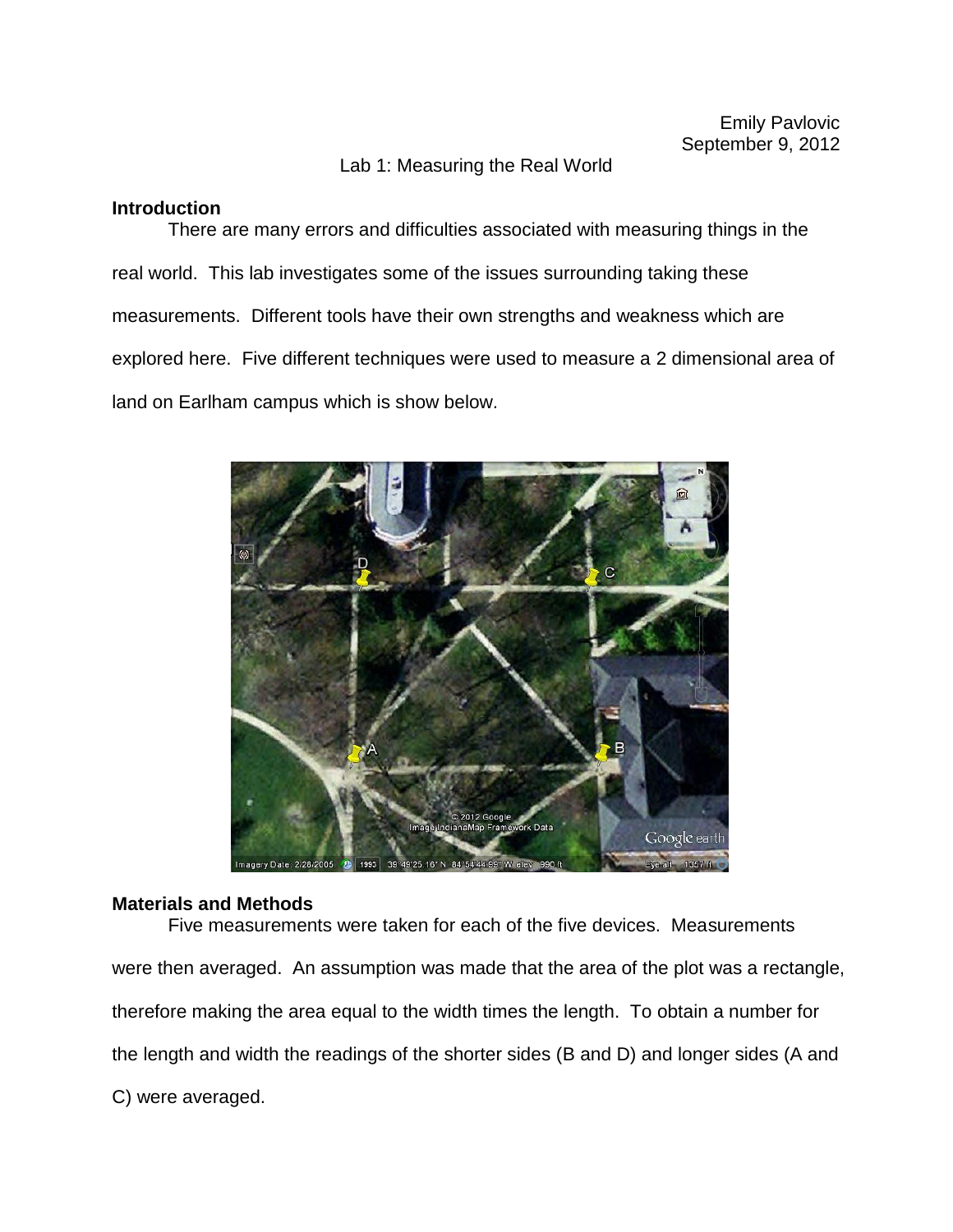### *Human Estimate*

The length of each side of the enclosed area was measured using my stride (the distance from the back of my right foot to the back of my right foot after stepping). Each stride was equal to 1.07 meters.

Limitations: Not all of the strides were equal in length because it is difficult to walk with exactly perfect stride. Also, when a stride did not match up perfectly with the end point an estimate of what fraction of a stride had to be made. This estimate may not have been very accurate.

# *Measuring Wheel (Large and Small)*

Each side of the polygonal area was measured using each of these devices. The wheel was kept close to the edge of the sidewalk and was moved in as straight of a line as possible.

Limitations: Especially with the small wheel, it was difficult to keep the wheel moving in a straight path. Any straying from a straight line would cause the measured distance to be greater. It was also a bit challenging to start and stop in the same places since the device is a wheel with no clear beginning and end. Any bump on the path could also add more distance to the measurement.

## *Global Positioning System (GPS) Device*

Readings of latitude and longitude were taken at each corner of the polygon. Degrees of latitude and longitude were converted to distance in meters

(<http://www.csgnetwork.com/gpsdistcalc.html>). Five readings were taken at each corner.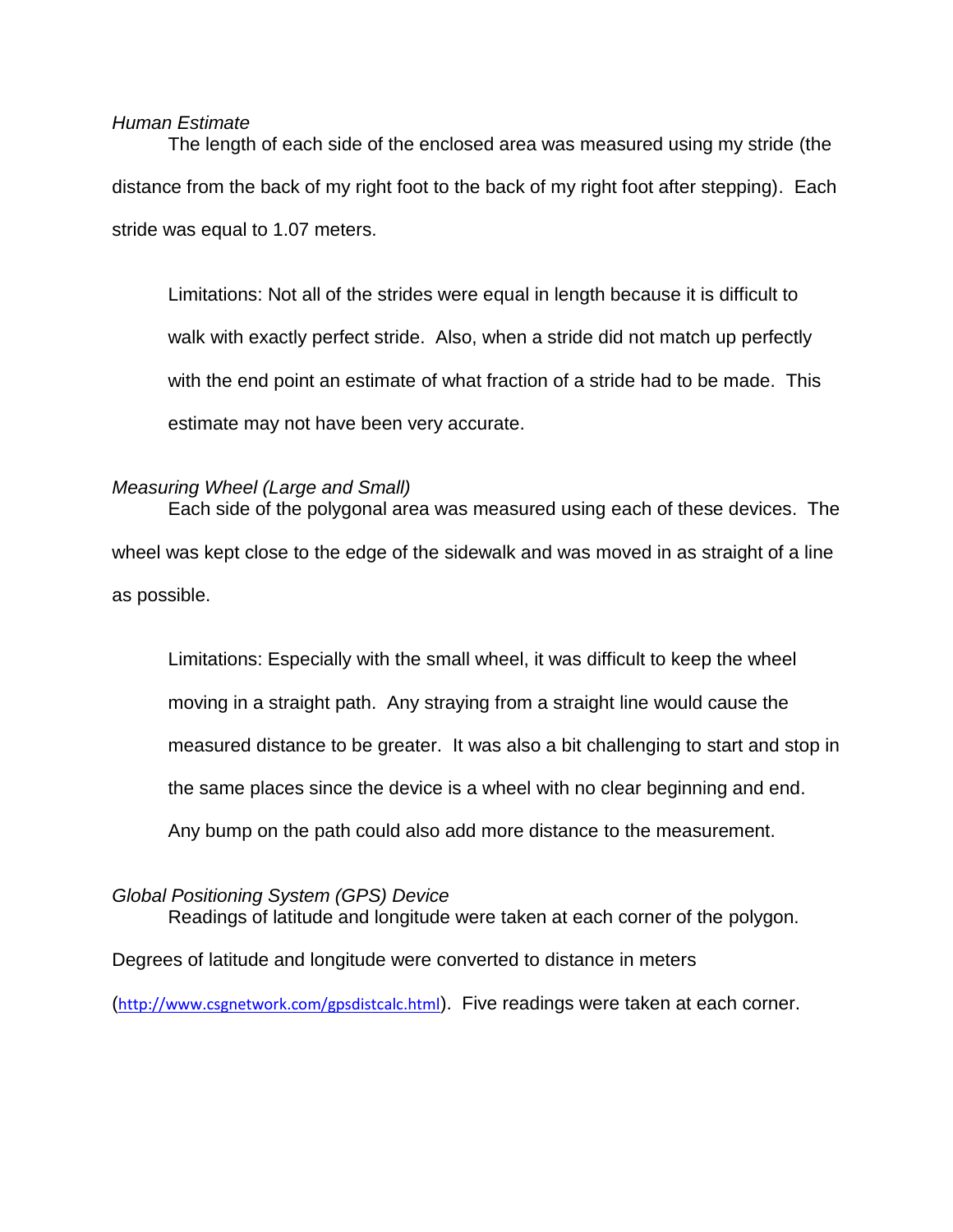Limitations: The accuracy of the GPS device fluctuated between 8 and 20 meters while the readings were taking place. For such a small distance, this fluctuation of numbers can have a really big impact of the accuracy of the measurement. The device may not have been in the exact same place for each measurement.

#### *Google Earth*

The ruler under tools was used to draw a line on each of the sides of the polygon. This then displayed the distance in meters. Five measurements were taken for each side. Area was calculated from the averages of the measurements.

Limitations: Putting the path in the correct place every time was difficult. The map did not have the best resolution, so it was challenging to see exactly where the corners were. Also, the paths did not appear to all be exactly straight.

## **Results**

The measurements show that the sides differed in length suggesting that the area is not a rectangle. From the Google Earth image it can be determined that the angles are not 90°. However, for the calculations the assumption was made that the area is a rectangle allowing for simplicity.

The area is assumed to look like the image below with A and C slightly longer than D and B. The GPS measurements were taken at 1, 2, 3 and 4.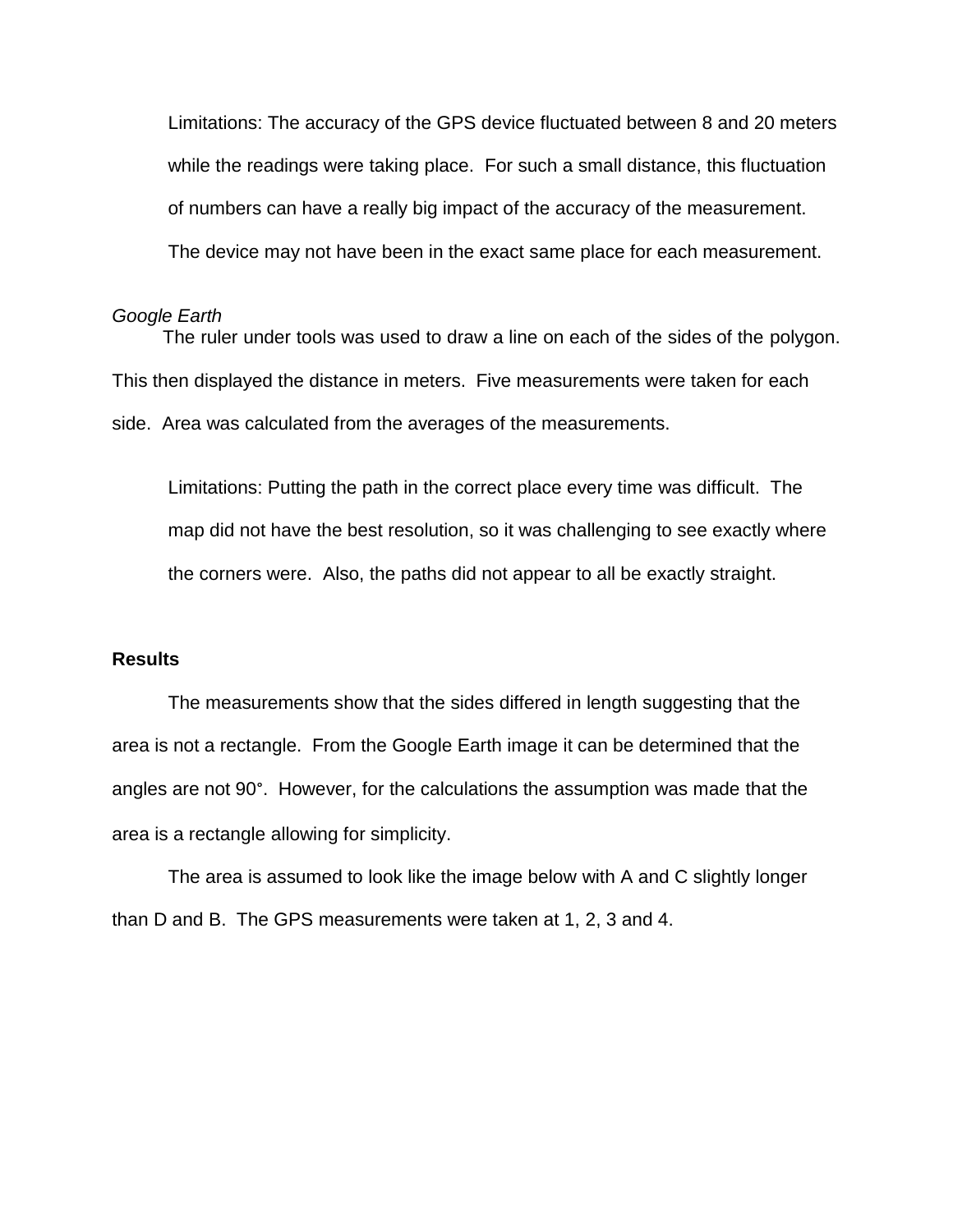

**Table 1:** Shows lengths of sides using different measuring devices. Using each device five measurements were taken. The average and standard deviation of these measurements is shown below.

|              | <b>STRIDES</b> |                | <b>MEASURING</b><br><b>WHEEL</b><br>(LARGE) |                    | <b>MEASURING</b><br><b>WHEEL</b><br>(SMALL) |                | <b>GPS</b> |         | <b>GOOGLE</b><br><b>EARTH</b> |                |
|--------------|----------------|----------------|---------------------------------------------|--------------------|---------------------------------------------|----------------|------------|---------|-------------------------------|----------------|
| <b>Side</b>  |                | Average        |                                             | Average            |                                             | Average        |            | Average |                               | Average        |
| $\mathbf{A}$ | 51.2 m         | 51.5<br>±0.5 m | 61.90 m                                     | 61.82<br>$±0.04$ m | 62.6 m                                      | 62.5<br>±0.1 m | 91 m       | 93±2 m  | 62.31 m                       |                |
|              | 51.2 m         |                | 61.80 m                                     |                    | 62.4 m                                      |                | 93 m       |         | 62.18 m                       | 61.6           |
|              | 51.7 m         |                | 61.80 m                                     |                    | 62.4 m                                      |                | 94 m       |         | 61.09 m                       | ±0.6m          |
|              | 51.2 m         |                | 61.80 m                                     |                    | 62.5 m                                      |                | 96 m       |         | 61.2 m                        |                |
|              | 52.3 m         |                | 61.82 m                                     |                    | 62.7 m                                      |                | 92 m       |         | 61.25 m                       |                |
| В            | 38.4 m         | 37.9<br>±0.5 m | 44.96 m                                     | 44.96<br>$±0.03$ m | 45.3 m                                      | 45.7<br>±0.6 m | 79 m       | 77±4 m  | 45.06 m                       |                |
|              | 38.4 m         |                | 44.91 m                                     |                    | 45.4 m                                      |                | 80 m       |         | 45.03 m                       | 45.3           |
|              | 37.3 m         |                | 44.98 m                                     |                    | 45.4 m                                      |                | 80 m       |         | 45.33 m                       | ±0.3 m         |
|              | 37.9 m         |                | 44.98 m                                     |                    | 46.7 m                                      |                | 72 m       |         | 45.45 m                       |                |
|              | 37.3 m         |                | 44.98 m                                     |                    | 45.6 m                                      |                | 72 m       |         | 45.84 m                       |                |
| C            | 50.7 m         | 50.7<br>±0.4 m | 62.1 m                                      | 61.8<br>±0.2 m     | 62.3 m                                      | 62.4<br>±0.2 m | 97 m       | 92±4 m  | 60.78 m                       |                |
|              | 50.7 m         |                | 61.7 m                                      |                    | 62.3 m                                      |                | 93 m       |         | 61.73 m                       | 61.2           |
|              | 50.7 m         |                | 61.7 m                                      |                    | 62.3 m                                      |                | 90 m       |         | 61.19 m                       | ±0.4 m         |
|              | 50.1 m         |                | 61.7 m                                      |                    | 62.7 m                                      |                | 90 m       |         | 61.32 m                       |                |
|              | 51.2 m         |                | 61.7 m                                      |                    | 62.6 m                                      |                | 88 m       |         | 60.73 m                       |                |
| D            | 38.4 m         | 38.2<br>±0.3 m | 46.1 m                                      | 45.9<br>±0.2 m     | 46.5 m                                      | 46.3<br>±0.4 m | 67 m       | 70±5 m  | 46.52 m                       |                |
|              | 38.4 m         |                | 45.9 m                                      |                    | 46.5 m                                      |                | 71 m       |         | 45.6 m                        |                |
|              | 38.4 m         |                | 46.1 m                                      |                    | 46.5 m                                      |                | 63 m       |         | 45.15 m                       | 45.8<br>±0.5 m |
|              | 37.9 m         |                | 45.6 m                                      |                    | 45.6 m                                      |                | 70 m       |         | 46.02 m                       |                |
|              | 37.9 m         |                | 46.1 m                                      |                    | 46.5 m                                      |                | 78 m       |         | 45.57 m                       |                |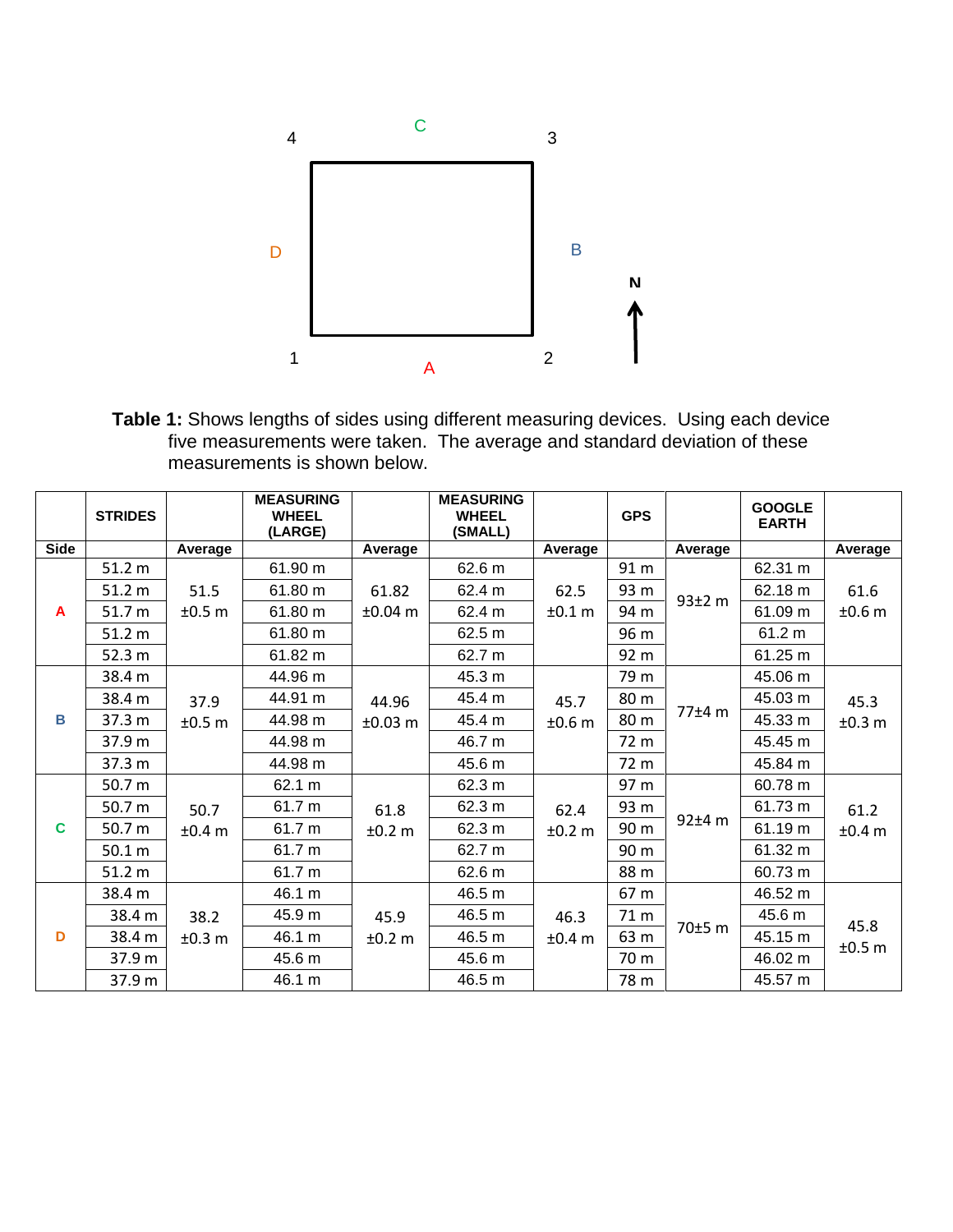**Table 2:** The area was assumed to be a rectangle so the long and short sides were averaged. Length A & C and B & D were averaged. Calculated areas for each measuring device are also shown. Absolute error is shown as the ± value and relative error is shown in the last column.

|                                      | <b>LENGTH</b> | <b>WIDTH</b> | <b>AREA</b>                  | <b>RELATIVE</b><br><b>ERROR</b> |
|--------------------------------------|---------------|--------------|------------------------------|---------------------------------|
| <b>Strides</b>                       | 51.10 m       | 38.0 m       | 1943 $\pm$ 40 m <sup>2</sup> | 2%                              |
| <b>Measuring</b><br>Wheel<br>(Large) | 61.8 m        | 45.5 m       | 2809 $\pm$ 10 m <sup>2</sup> | 0.5%                            |
| <b>Measuring</b><br>Wheel<br>(Small) | 62.5 m        | 46.0 m       | 2873±50 $m2$                 | 1.6%                            |
| <b>GPS</b>                           | 92.5 m        | 73.2 m       | 6775±700 $m2$                | 10%                             |
| Google<br><b>Earth</b>               | 61.4 m        | 45.6 m       | 2796 $\pm$ 50 m <sup>2</sup> | 1.8%                            |

**Figure 1:** Comparison of all measurement devices. Vertical axis is area  $(m^2)$ . The areas calculated from the measuring wheels and Google Earth are pretty similar, whereas the GPS calculated a much greater area and the no technology method a smaller area.

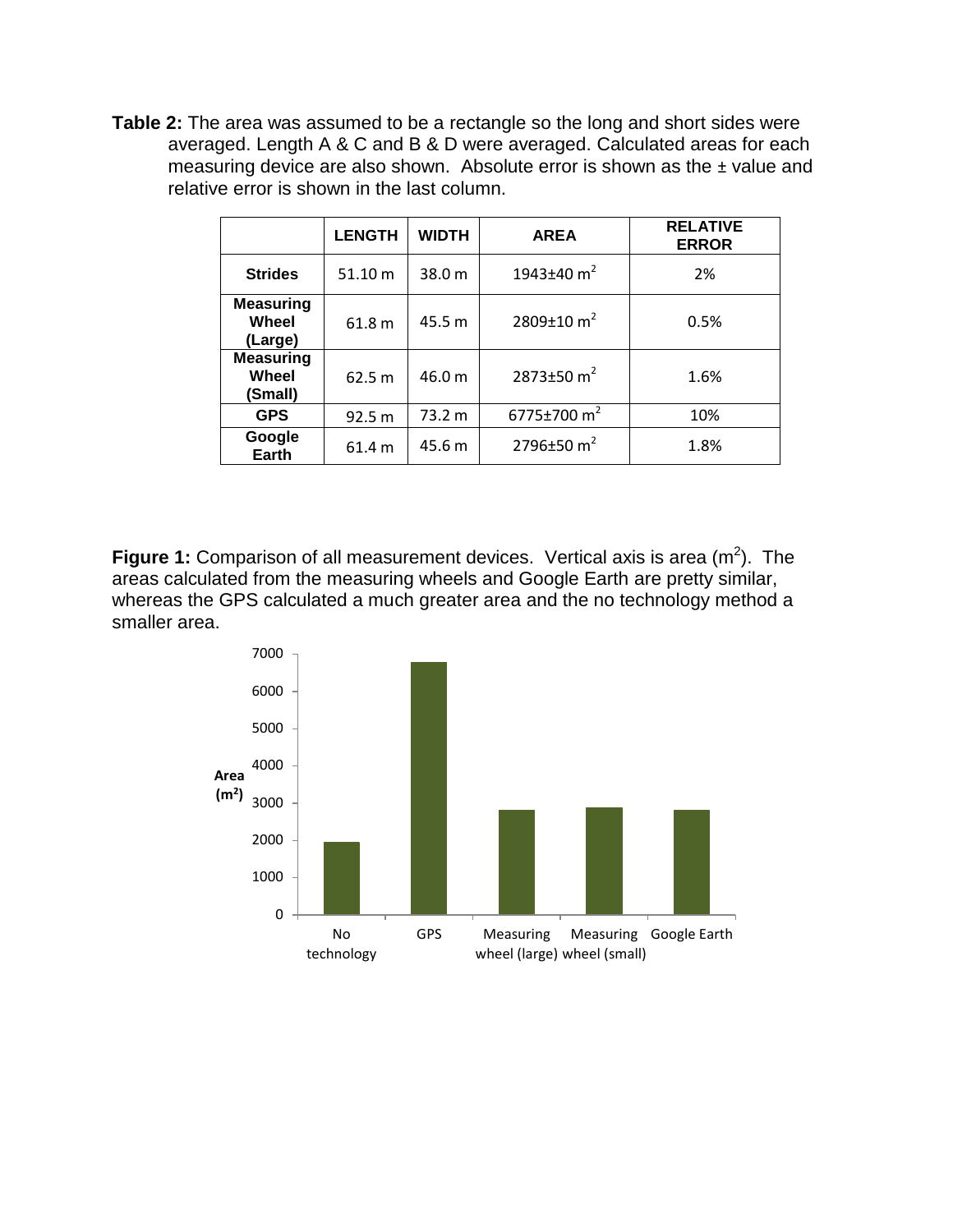**Figure 2:** Comparison of measurements excluding GPS device. This graph shows a better comparison between the techniques that yielded similar areas.



# **Discussion and Conclusions**

### *Sources of Error*

There is always room for human error in measuring. Also, anytime something is converted from one unit to another, rounding errors occur. Calculations of area also involve the addition of error. All of the devices had their own unique sources of error which are described above in the materials and methods section. A large source of error may come from the gigantic assumption that the area was a perfect rectangle.

## *Findings*

The measurements with the GPS appear to be pretty inaccurate. The measurements taken with all the other devices were within 1000  $\text{m}^2$ , but the GPS gave a measurement that was  $\sim$ 3000 m<sup>2</sup> different. This suggests that high technology may not always be the best tool for certain tasks.

The large measuring wheel gave the most precise measurements, followed by the small measuring wheel, Google Earth, and finally the no technology technique. The